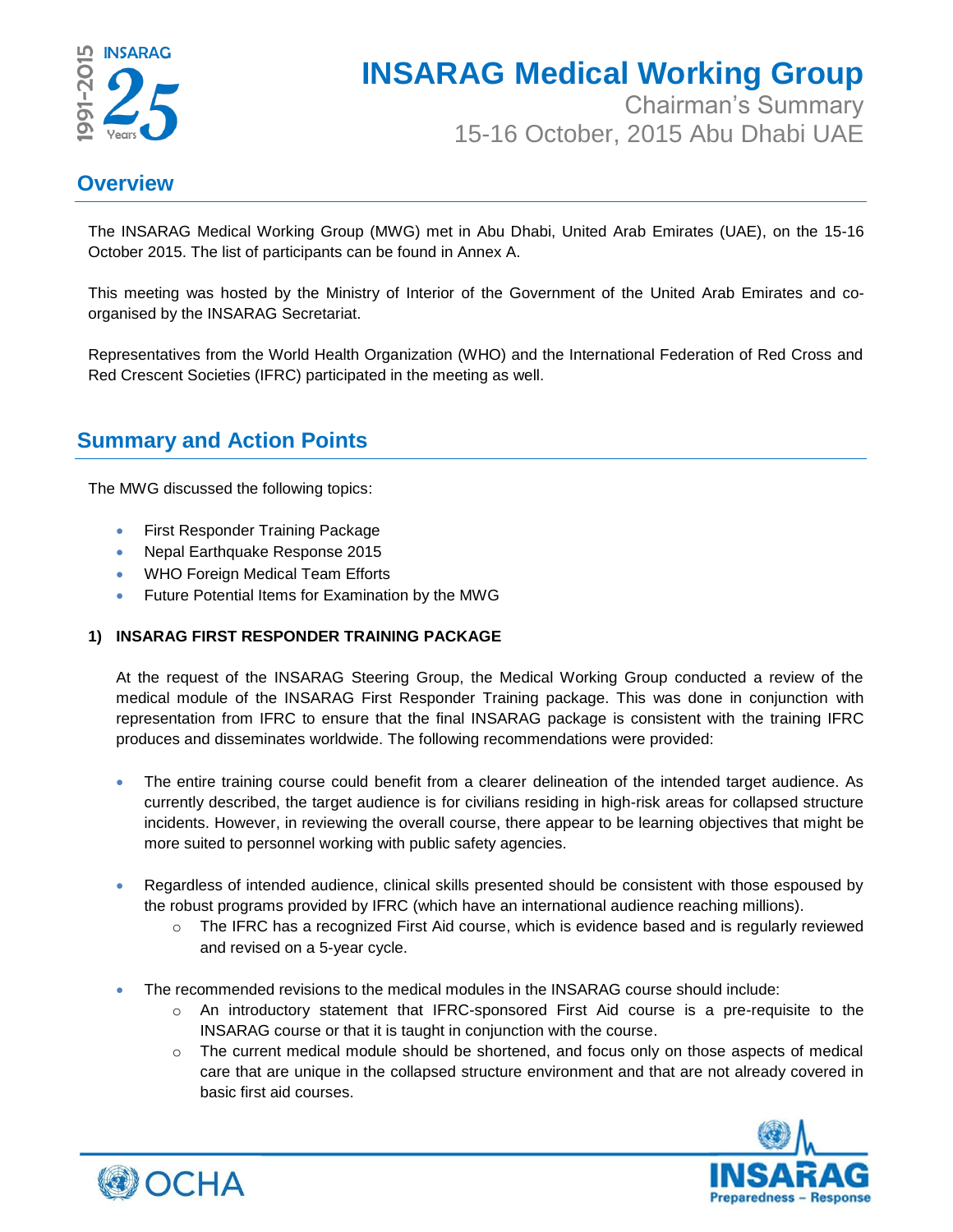

### **INSARAG Medical Working Group** Chairman's Summary 15-16 October, 2015 Abu Dhabi UAE

- $\circ$  The focus should be on providing basic principles for adaptation to the unique situations present in the host country.
- $\circ$  Acronyms, though helpful in some situations, should be utilized sparingly as they are not always translated well.
- $\circ$  Group activities should focus on simple interventions which are easily remembered and that can significantly improve the chance of victim survival.
- o The proposed revision to lessons in the module would include:
	- Introduction and approach to medical issues in the immediate aftermath of a collapsed structure incident (to include safety considerations)
	- Medical decision-making and scene assessment (to include triage considerations)
	- **Unique medical considerations to the collapsed structure environment**
	- **Handling of deceased**
- o Technology considerations should be re-evaluated for the entire presentation. Consideration should be given for presentation of the course utilizing hard copies. Large files embedded in the program may be better suited with links to webpages.
- Plan of Action:
	- o The proposed manner to complete these changes is for available members of the INSARAG MWG and the IFRC representative to meet in January 2016 in Paris for two days to make necessary revisions.
	- $\circ$  Once revisions are completed, the medical module should be submitted through both IFRC and INSARAG channels for expedited approval. Ideally, this portion of the course could carry labels of acceptance from both organizations.
	- $\circ$  It is recommended that INSARAG support additional pilots of the course with recommendations for revisions incorporated.

#### **2) NEPAL EARTHQUAKE RESPONSE 2015**

The international search and rescue response to the recent Nepal earthquake was reviewed with discussions focusing on medical issues encountered where appropriate. Each MWG meeting participant briefly discussed his or her relevant experiences during this response (e.g. deployment, supporting team from home base). The participants offered several strategic comments:

- Disaster Risk Reduction (DRR) efforts appeared to have played a role in reducing damage seen.
- A clear challenge throughout remained the topography with much damage being in remote, sparsely situated villages. Road damage also prevented easy access.
- In some instances, the challenge was not inadequate amounts of international assistance (across all sectors) but getting the assistance to the needed locations.
- Humanitarian efforts already present at the time of impact in the country did not always appear to be well coordinated with the acute onset emergency response.

The main medical finding in the discussion related to the new WHO Foreign Medical Team (FMT) initiative and their use during the disaster. As this was on the agenda already, the group moved to this discussion next.



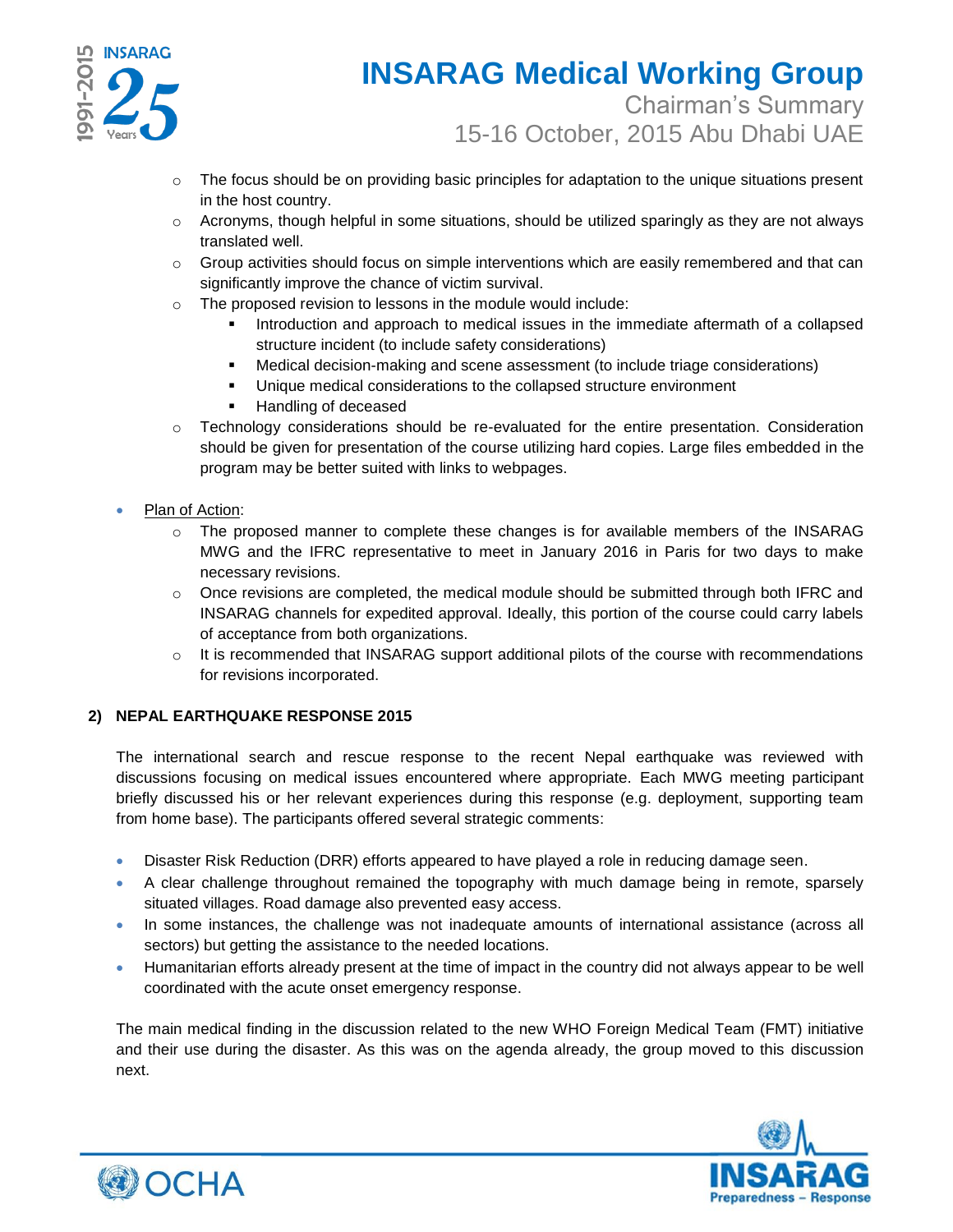

## **INSARAG Medical Working Group** Chairman's Summary 15-16 October, 2015 Abu Dhabi UAE

#### **3) WHO FOREIGN MEDICAL TEAM (FMT) EFFORTS**

The representative from WHO reviewed the on-going FMT efforts:

- The history and need for the system was reviewed.
- The group was briefed that the name will transition to the Emergency Medical Team (EMT) program. This latter name change is being proposed to emphasize national capacity-building before developing international response capability.
- Pre-incident and response processes are being continually refined. Registration has started, and a number of processes are being put in place:
	- $\circ$  The overall strategy being utilized in the FMT initiative is becoming integral to some of the WHO reform initiatives identified as a priority after the Ebola responses of last year. These overarching concepts will become known as the Global Health Emergency Workforce (GHEW).
	- $\circ$  The original classification architecture of teams is now being re-examined for potential expansion to address other types of health or medical assets that can be deployed during disasters.
	- $\circ$  Pre-registration of teams will formally begin this year. The process utilized will entail a visit to the team by a mentor for evaluative purposes. In addition, there will be a submission of a portfolio of evidence to a review board in Geneva (with peer participants). The review of the portfolio will match the submission with the appropriate classification on the registry.
	- o There are also plans to conduct evaluations of teams while deployed as a second part of maintaining placement on the registry.
	- o The concept behind a management cell for FMTs while deployed is in place and being evolved further. An initial training for personnel who may serve on this group is being offered this month.

The MWG members offered the following comments:

- INSARAG has benefited from a very consistent application of evaluation activities.
- The INSARAG system has been challenged in the past when teams were initially evaluated and felt to not meet the criteria.
- Evaluative activities in the field can be challenging to conduct for multiple reasons, but mainly related to available personnel to conduct objective evaluations of teams.
- USAR teams, by design, have medical components. In traditional USAR operations, medical personnel can take on expansive activities beyond treating entrapped victims and caring for the team (it is important to recognize there are some USAR teams deploy a separate medical capability designed to establish free-standing medical care which is not considered part of the traditional USAR role). Other activities include provision of care while on reconnaissance, provision of care while in remote areas, and triage and stabilization of victims (e.g. after a significant follow-on incident like aftershock).
	- o The group voiced the concern that USAR medical teams are already evaluated through the INSARAG process and should not have to undergo two evaluative processes.
	- $\circ$  In addition, they expressed concern that if the FMT initiative represents itself as covering all medical assets deployed into a country. Confused messages may result and potentially there could be risk posed for USAR medical team members.
- The operational coordination in the field between USAR and medical teams could be enhanced.



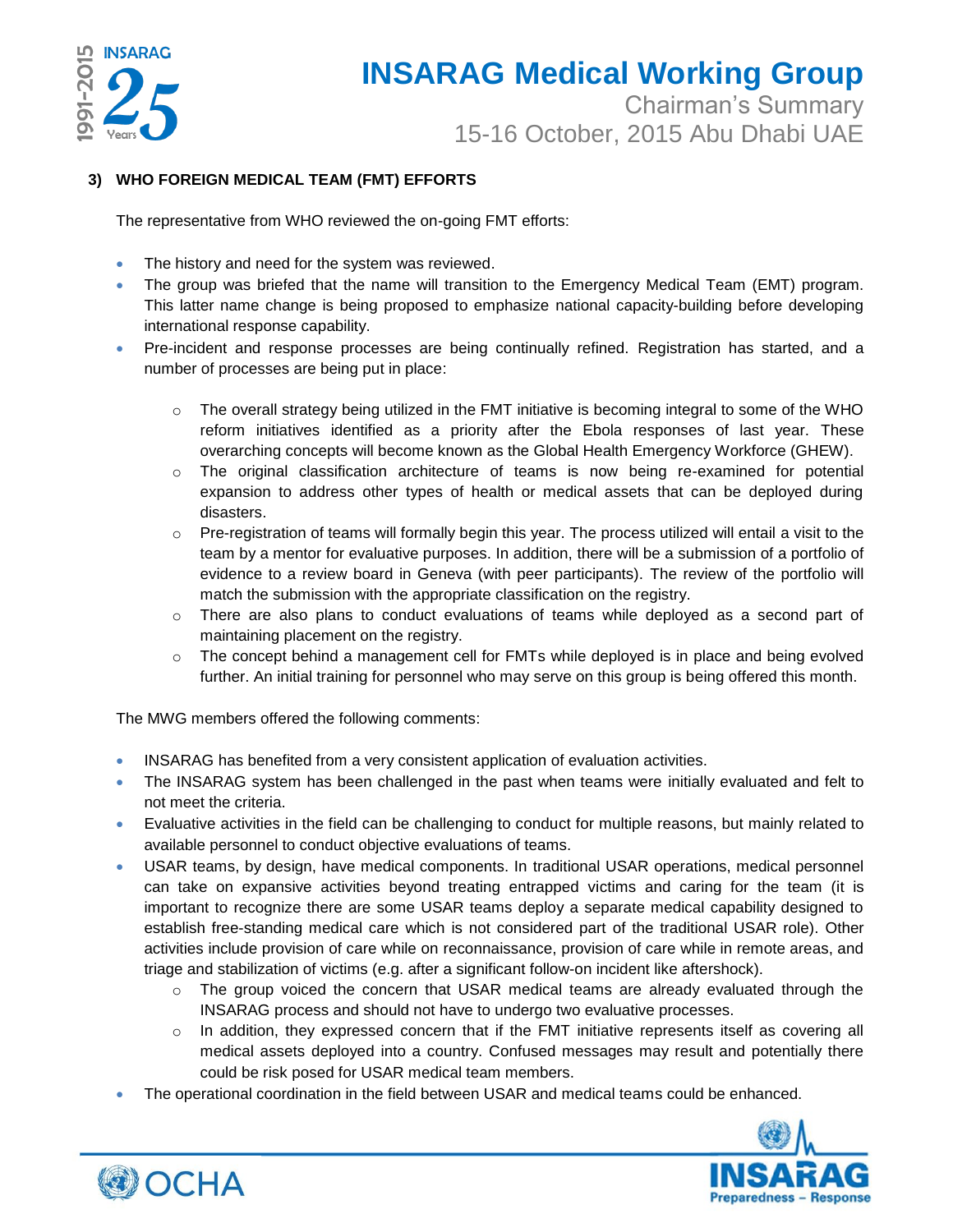

 The MWG reaffirmed its agreement that a methodology for evaluation and coordination of FMTs is necessary.

#### Plan of Action:

- The MWG will remain available to work with INSARAG secretariat as it liaises with WHO on ensuring that the medical activities of USAR teams (in a traditional USAR role) are not confused with the FMT initiative.
- The MWG will remain available to work with the INSARAG secretariat as it liaises with WHO on the enhancement of operational coordination mechanisms in the field between the two communities.

#### **4) FUTURE POTENTIAL ITEMS FOR EXAMINATION BY MWG**

The MWG group was polled for potential new work products that Team Leaders may have proposed or that they otherwise felt would be valuable to propose to the INSARAG Steering Group for consideration. The following were proposed:

- Development of guidance notes (either individually or as part of a broader medical concept of operations) on:
	- **Medical management of the team**
	- Medical support to the team (including medical evacuation)
	- **Medical rescue operations**
	- **BoO** health considerations
	- Medical implications of hazardous materials
- $\circ$  Guidance notes on medical kit/cache (at the level of a functionally based description). This could include:
	- Packing and storage recommendations
	- Recommendations on narcotics storage, transport, and tracking/accountability
- $\circ$  Recommendations for medical scenarios to be utilized during IEC/IER evaluations
- o Developing methodology for collection of commonalities of medical protocols across classified teams

#### Plan of Action:

The above items will be submitted to the ISG for evaluation and consideration.